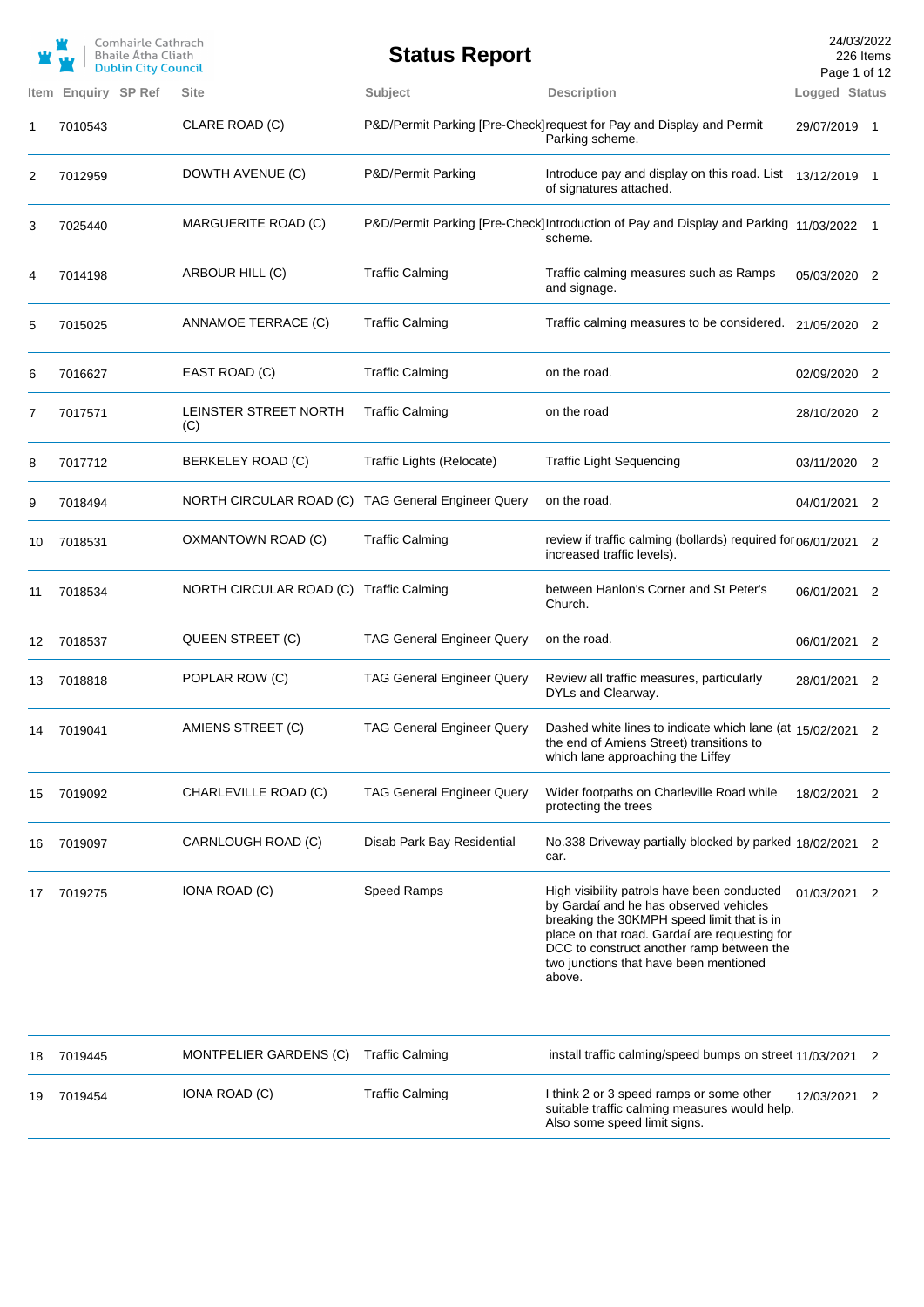|      |                | Comhairle Cathrach<br><b>Bhaile Atha Cliath</b><br><b>Dublin City Council</b> | <b>Status Report</b>         |                                                                                                                                                                                                                                                                                                                         | 24/03/2022<br>226 Items<br>Page 2 of 12 |                            |
|------|----------------|-------------------------------------------------------------------------------|------------------------------|-------------------------------------------------------------------------------------------------------------------------------------------------------------------------------------------------------------------------------------------------------------------------------------------------------------------------|-----------------------------------------|----------------------------|
| Item | Enquiry SP Ref | <b>Site</b>                                                                   | Subject                      | <b>Description</b>                                                                                                                                                                                                                                                                                                      | Logged Status                           |                            |
| 20   | 7019519        | <b>GLENBEIGH ROAD (C)</b>                                                     | <b>Traffic Calming</b>       | A traffic survey including speed monitoring to 18/03/2021 2<br>confirm the volume of motorists using<br>Glenbeigh Road on a daily basis - needs to<br>be completed during peak times.<br>Traffic calming solutions other than speed<br>ramps ( that are ineffective) such as build<br>out or chicanes to be considered. |                                         |                            |
| 21   | 7019570        | <b>ASHTOWN ROAD (C)</b>                                                       | <b>Traffic Calming</b>       | traffic calming measures on Ashtown Road<br>(Ashtown village) to address volume and<br>speeding of traffic in the area                                                                                                                                                                                                  | 22/03/2021                              | 2                          |
| 22   | 7019632        | SAINT ALPHONSUS' ROAD<br>UPPER (C)                                            | <b>Traffic Calming</b>       | between St Patrick's Road and St Brigid's<br>Road Upper                                                                                                                                                                                                                                                                 | 25/03/2021 2                            |                            |
| 23   | 7019635        | ECCLES PLACE (C)                                                              | Double Yellow Lines          | replacing a car parking space with double<br>yellow lines would allow enough space for<br>vehicles to make the turn onto Eccles Place                                                                                                                                                                                   | 25/03/2021                              | 2                          |
| 24   | 7019646        | NIALL STREET (C)                                                              | <b>Traffic Calming</b>       | Signage and road markings                                                                                                                                                                                                                                                                                               | 25/03/2021                              | 2                          |
| 25   | 7020205        | ANNAMOE PARK (C)                                                              | <b>Traffic Calming</b>       | Sings of "slow down children playing " will<br>help a bit slow down                                                                                                                                                                                                                                                     | 27/04/2021                              | 2                          |
| 26   | 7020267        | MONTPELIER HILL (C)                                                           | P&D Parking (Rescind)        | here is parking on the left hand side of the<br>road which inhibits the ability to see cars<br>approaching. If this small section of parking<br>was removed, cars could pass each other<br>safely and with sufficient room.                                                                                             | 29/04/2021 2                            |                            |
| 27   | 7020312        | CHARLEVILLE ROAD (C)                                                          | P&D/Permit Parking (Rescind) | Rescindment of Pay & Display & Permit<br>Parking at 14 Charleville Road to facilitate<br>installation of vehicular access.                                                                                                                                                                                              | 30/04/2021 2                            |                            |
| 28   | 7020315        | ELLESMERE AVENUE (C)                                                          | P&D/Permit Parking           | Parking scheme for Ellesmere Avenue,<br>Ardmore Avenue, Glenard Avenue and Doon<br>Avenue.                                                                                                                                                                                                                              | 30/04/2021 2                            |                            |
| 29   | 7020491        | OXMANTOWN ROAD (C)                                                            | <b>Traffic Calming</b>       | speed survey requested for traffic calming.                                                                                                                                                                                                                                                                             | 11/05/2021                              | $\overline{\phantom{0}}^2$ |
| 30   | 7020647        | <b>GOLDSMITH STREET (C)</b>                                                   | No Right Turn                | In order to avoid the right turn ban from<br>Berkley Road to NCR in the evening peak a<br>large number of vehicles are using<br>Goldsmith Street to turn right from. This is<br>delaying outbound buses on Berkley Rd. A<br>right turn ban should be implemented here to<br>prevent this turning movement.              | 19/05/2021                              | 2                          |
| 31   | 7020695        | THE HAVEN (C)                                                                 | P&D/Permit Parking           | Parking scheme from 7am-6pm,<br>Monday-Friday.                                                                                                                                                                                                                                                                          | 21/05/2021 2                            |                            |
| 32   | 7020711        | RUTLAND PLACE NORTH (C) Traffic Calming                                       |                              | Speed bumps & general traffic calming such 24/05/2021 2<br>as 'SLOW' road markings                                                                                                                                                                                                                                      |                                         |                            |
| 33   | 7020957        | CABRA ROAD (C)                                                                | <b>Cycle Track</b>           | It is dangerous for cyclists along the whole<br>stretch of the Cabra Road                                                                                                                                                                                                                                               | 08/06/2021                              | 2                          |
| 34   | 7021181        | SHERIFF STREET UPPER (C) Speed Ramps                                          |                              | Ramps, cycle lane with bollards                                                                                                                                                                                                                                                                                         | 18/06/2021                              | 2                          |
| 35   | 7021259        | SAINT COLUMBA'S ROAD<br>LOWER (C)                                             | Speed Ramps                  | Speed ramps and pavement buildouts at the 23/06/2021 2<br>junctions. The mini roundabout could also be<br>made more substantial - similar to what is in<br>place on Inishfallen parade                                                                                                                                  |                                         |                            |
| 36   | 7021260        | GRANGEGORMAN LOWER (C) P&D Parking (Rescind)                                  |                              | We need the parking spaces removed and<br>double yellow lines put in place.                                                                                                                                                                                                                                             | 23/06/2021                              | 2                          |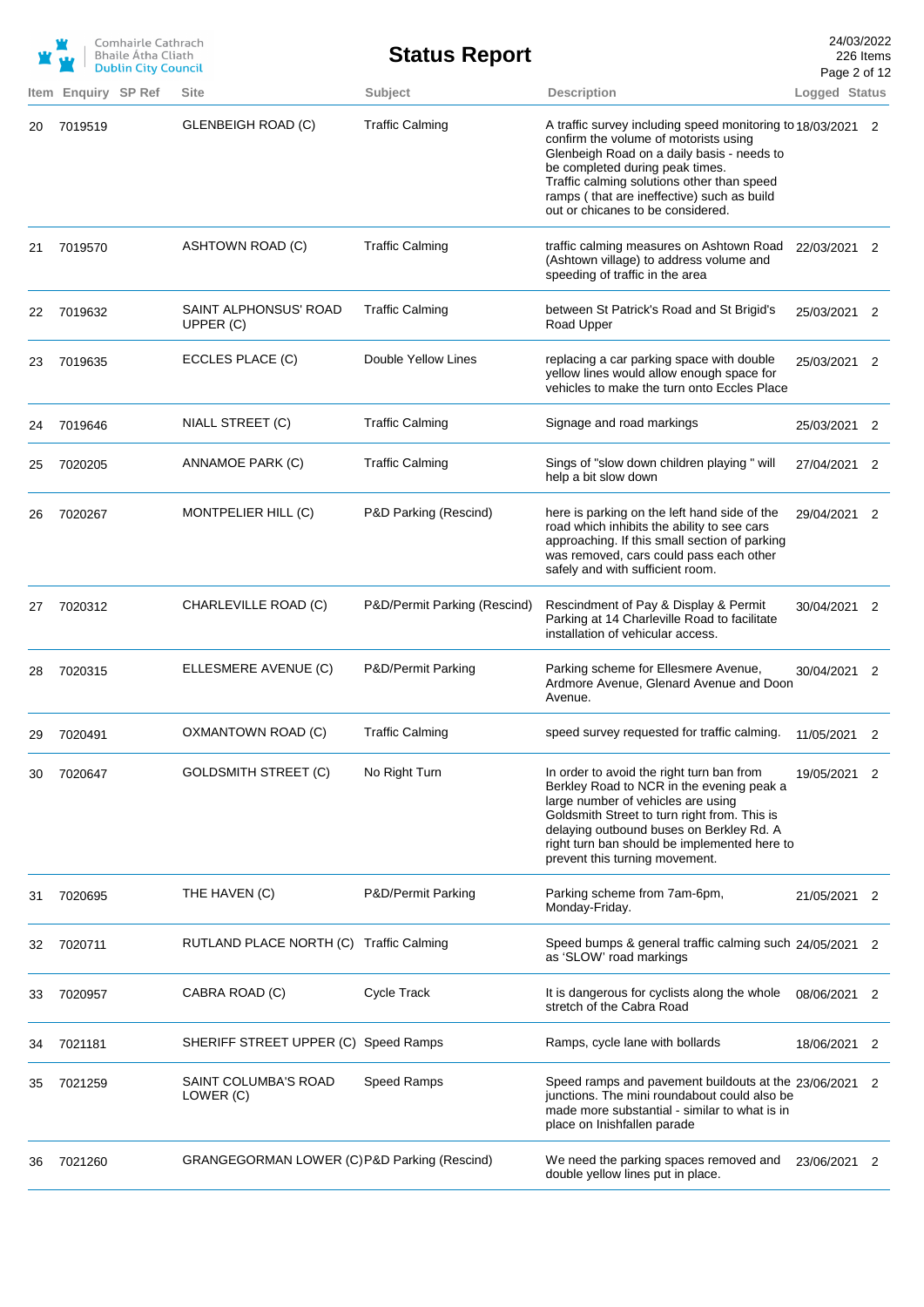|    |                            | Comhairle Cathrach<br>Bhaile Átha Cliath<br><b>Dublin City Council</b> | <b>Status Report</b>              |                                                                                                                                                                                    | 24/03/2022<br>Page 3 of 12 | 226 Items                  |
|----|----------------------------|------------------------------------------------------------------------|-----------------------------------|------------------------------------------------------------------------------------------------------------------------------------------------------------------------------------|----------------------------|----------------------------|
|    | <b>Item Enguiry SP Ref</b> | <b>Site</b>                                                            | Subject                           | <b>Description</b>                                                                                                                                                                 | Logged Status              |                            |
| 37 | 7021368                    | MONCK PLACE (C)                                                        | <b>TAG General Engineer Query</b> | request to review 3.5t limit signage on Mock 29/06/2021 2<br>Place regarding its visibility for vehicles<br>turning in.                                                            |                            |                            |
| 38 | 7021405                    | PARNELL SQUARE NORTH<br>(C)                                            | P&D Parking                       | edrawing the parking lines to make them<br>wider.                                                                                                                                  | 01/07/2021 2               |                            |
| 39 | 7021472                    | GLENGARRIFF PARADE (C)                                                 | <b>Traffic Calming</b>            | Additional larger signage and possibly<br>cameras                                                                                                                                  | 06/07/2021 2               |                            |
| 40 | 7021552                    | NAVAN ROAD (C)                                                         | <b>TAG General Engineer Query</b> | requesting speed radar gun on Navan Road. 08/07/2021                                                                                                                               |                            | 2                          |
| 41 | 7021554                    | BOTANIC AVENUE (C)                                                     | One-Way System                    | one way system or no left turn on the road.                                                                                                                                        | 08/07/2021                 | - 2                        |
| 42 | 7021625                    | SAINT JOSEPH'S AVENUE (C) Speed Ramps                                  |                                   | If we could have some ramps on that street 14/07/2021 2<br>then it would slow the traffic down                                                                                     |                            |                            |
| 43 | 7021828                    | CLARE ROAD (C)                                                         | <b>Parking Restrictions</b>       | Prevent illegal parking and dangerous driving 26/07/2021 2<br>practices                                                                                                            |                            |                            |
| 44 | 7021979                    | MARLBOROUGH PLACE (C)                                                  | <b>Parking Restrictions</b>       | Review the location for road markings and<br>signage                                                                                                                               | 04/08/2021 2               |                            |
| 45 | 7021982                    | <b>GLENARRIFF ROAD (C)</b>                                             | <b>Parking Restrictions</b>       | request consideration be given to road<br>markings to encourage responsible parking<br>and the erection of a 30km/ph Slow Zone<br>sign in the area.                                | 04/08/2021 2               |                            |
| 46 | 7021994                    | PORTLAND ROW (C)                                                       | <b>Pedestrian Crossing</b>        | There is no pedestrian crossing at the<br>junction of Portland Row/Summerhill/NCR                                                                                                  | 05/08/2021                 | 2                          |
| 47 | 7022056                    | NORTH CIRCULAR ROAD (C)                                                | <b>Pedestrian Crossing</b>        | lack of a pedestrian crossing from west to<br>east at the North Circular Road/Portland<br>Row junction.                                                                            | 10/08/2021                 | $\overline{\phantom{0}}^2$ |
| 48 | 7022076                    | O'DEVANEY GARDENS (C)                                                  | <b>Speed Ramps</b>                | Speed ramps on the new section of road,<br>continuing the existing ramps already on old<br>O'Devaney Gardens Road                                                                  | 11/08/2021                 | 2                          |
| 49 | 7022077                    | SAINT ANNE'S ROAD (C)                                                  | <b>Traffic Calming</b>            | Improved signage/Road markings.<br>Traffic calming measures, eg speed bumps                                                                                                        | 11/08/2021                 | 2                          |
| 50 | 7022144                    | SAINT MARY'S ROAD NORTH Traffic Calming<br>(C)                         |                                   | slow down signs and the yellow and red<br>spots to be placed outside the Sean<br>O'Casey Community Centre                                                                          | 16/08/2021 2               |                            |
| 51 | 7022209                    | GLASNEVIN HILL (C)                                                     | Double Yellow Lines               | To address the problem of staff from Bon<br>Secours Hospital parking outside residents<br>home for 12 plus hour periods daily instead<br>of using the hospital parking facilities. | 18/08/2021                 | 2                          |
| 52 | 7022215                    | MONTPELIER DRIVE (C)                                                   | <b>Traffic Calming</b>            | Traffic calming ramps -children at play signs 19/08/2021 2<br>and speed limit signage                                                                                              |                            |                            |
| 53 | 7022478                    | CLONLIFFE ROAD (C)                                                     | Traffic Island (Rescind)          | It should, in my opinion be removed, and<br>perhaps substituted with a lit, and undivided,<br>pedestrian crossing if so required                                                   | 06/09/2021                 | $\overline{\phantom{0}}^2$ |
| 54 | 7022620                    | PHIBSBOROUGH AVENUE (C) Parking Restrictions                           |                                   | I believe that parking should not be allowed<br>on that spot so it does not blocked the<br>entrance to the neighbors.                                                              | 14/09/2021                 | 2                          |
| 55 | 7022635                    | DARGLE ROAD (C)                                                        | <b>Traffic Calming</b>            | Reduce Speed signs/flashing light - ramps? 15/09/2021 2<br>mirror? better road markings                                                                                            |                            |                            |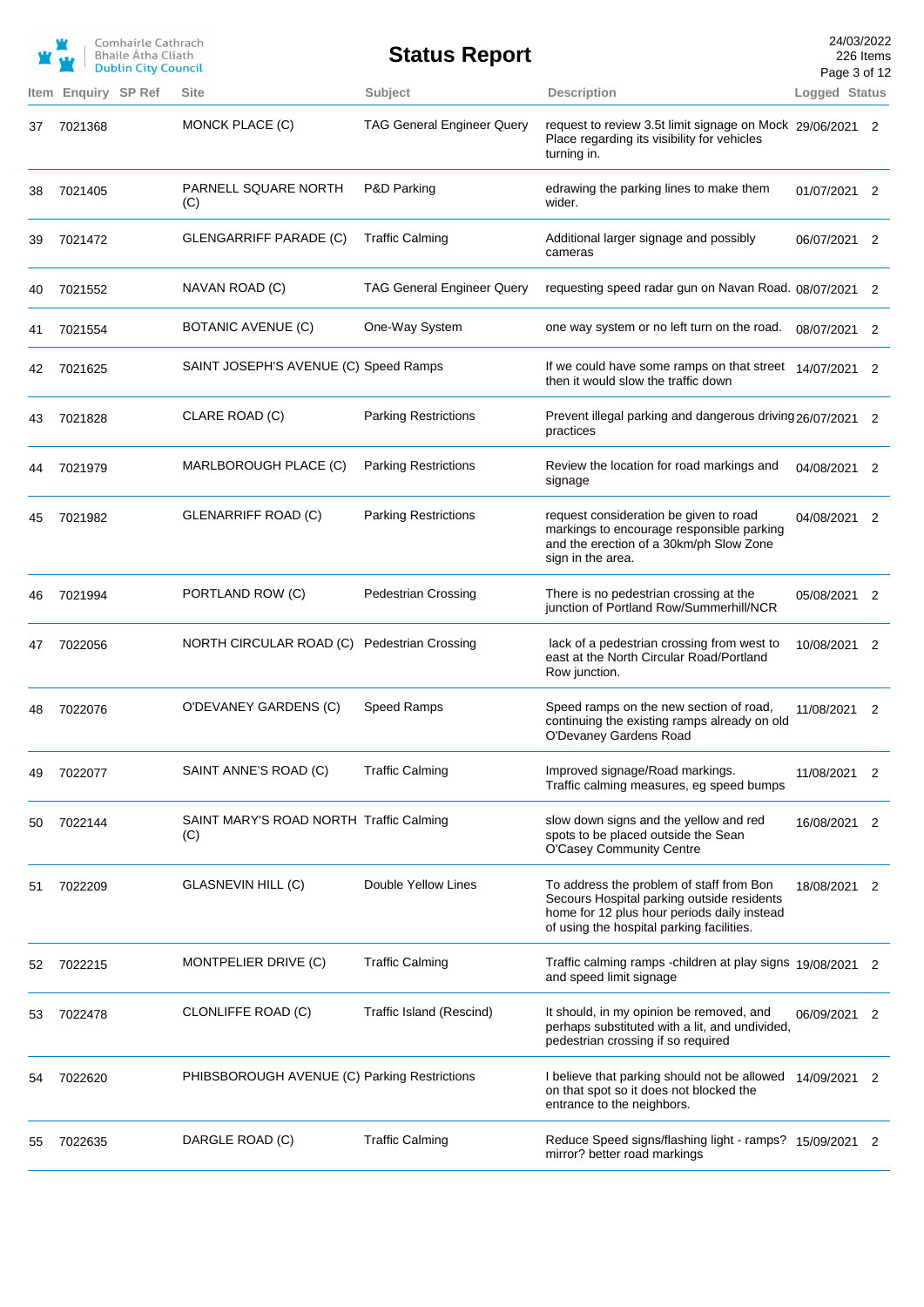|      |                  | Comhairle Cathrach<br><b>Bhaile Atha Cliath</b><br><b>Dublin City Council</b> |                                                     | <b>Status Report</b>              |                                                                                                                                                                                                                    | 24/03/2022<br>226 Items<br>Page 4 of 12 |   |
|------|------------------|-------------------------------------------------------------------------------|-----------------------------------------------------|-----------------------------------|--------------------------------------------------------------------------------------------------------------------------------------------------------------------------------------------------------------------|-----------------------------------------|---|
| Item | Enquiry SP Ref   |                                                                               | <b>Site</b>                                         | Subject                           | <b>Description</b>                                                                                                                                                                                                 | Logged Status                           |   |
| 56   | 7022769          |                                                                               | BOTANIC AVENUE (C)                                  | No Right Turn                     | A simple solution would be to ban right turns 22/09/2021 2<br>at this junction, as traffic intending to turn<br>right could continue along Botanic Avenue,<br>up Glasnevin Hill and onto Ballymun road<br>instead. |                                         |   |
| 57   | 7022801          |                                                                               | WILLIAM STREET NORTH (C) TAG General Engineer Query |                                   | yellow box on street into Catherine court,<br>Another sign and narrow entrance into street<br>both ends of this one way street                                                                                     | 23/09/2021 2                            |   |
| 58   | 7022881          |                                                                               | PARK ROAD (C)                                       | <b>Traffic Calming</b>            | Improved traffic calming measures, Old<br>flattened wide speed ramps removed and<br>replaced with ones that will adequately slow<br>traffic                                                                        | 28/09/2021 2                            |   |
| 59   | 7022906          |                                                                               | STELLA AVENUE (C)                                   | <b>Parking Restrictions</b>       | The provision of a two hour parking<br>restriction would discourage staff from all<br>day parking on the street                                                                                                    | 30/09/2021                              | 2 |
| 60   | 7022907          |                                                                               | SAINT MOBHI ROAD (C)                                | <b>Parking Restrictions</b>       | The prohibition would discourage the all day 30/09/2021<br>parking by staff of the hospital                                                                                                                        |                                         | 2 |
| 61   | 7023057          |                                                                               | SUMMERHILL (C)                                      | <b>Pedestrian Crossing</b>        | At least one more pedestrian crossing at the 08/10/2021 2<br>junction                                                                                                                                              |                                         |   |
| 62   | 7023146          |                                                                               | DRUMCONDRA ROAD UPPER No Left Turn<br>(C)           |                                   | Proper signage with a red "left" arrow. Or<br>make this a no left turn?                                                                                                                                            | 13/10/2021 2                            |   |
| 63   | 7023173          |                                                                               | CHARLES LANE (C)                                    | <b>Parking Restrictions</b>       | DYLs and flexible bollards to preserve<br>access and turning circle for Garda Station<br>on Charles Lane.                                                                                                          | 14/10/2021 2                            |   |
| 64   | 7023305          |                                                                               | NORTH CIRCULAR ROAD (C) TAG General Engineer Query  |                                   | uncontrolled pesestrian lights                                                                                                                                                                                     | 20/10/2021 2                            |   |
| 65   | 7023395          |                                                                               | SAINT MOBHI ROAD (C)                                | P&D/Permit Parking                | Review contradictory parking measures, and 26/10/2021 2<br>install correct road markings.                                                                                                                          |                                         |   |
| 66   | 7023422          |                                                                               | CROAGH PATRICK ROAD (C) Traffic Calming             |                                   | Several ramps along the entire stretch or the 29/10/2021 2<br>road.                                                                                                                                                |                                         |   |
| 67   | 7023427          |                                                                               | SAINT PHILOMENA'S ROAD<br>(C)                       | <b>TAG General Engineer Query</b> | Junction boxes and double yellow lines to be 29/10/2021<br>placed at the entrances to lanes across road<br>at several points including at lane entrances.                                                          |                                         | 2 |
| 68   | 7023511          |                                                                               | NORFOLK ROAD (C)                                    | <b>Traffic Calming</b>            | on the road.                                                                                                                                                                                                       | 04/11/2021                              | 2 |
| 69   | 7023546          |                                                                               | PROSPECT ROAD (C)                                   | Disab Park Bay General            | Plus we are a GP surgery so we need<br>access to the doors and a disability parking<br>space is needed as we do have quite a few<br>patients who could use this.                                                   | 05/11/2021 2                            |   |
| 70   | 7023547          |                                                                               | PROSPECT ROAD (C)                                   | Double Yellow Lines               | double yellow lines outside 21 Prospect<br>Road, Plus we are a GP surgery so we need<br>access to the doors and a disability parking<br>space is needed as we do have quite a few<br>patients who could use this.  | 05/11/2021                              | 2 |
| 71   | 11116008 2853344 |                                                                               | BALLYBOUGH ROAD (C)                                 | Cycle Track                       | road surface                                                                                                                                                                                                       | 08/11/2021 2                            |   |
| 72   | 7023624          |                                                                               | FRANKFORT COTTAGES (C)                              | <b>TAG General Engineer Query</b> | Double Yellow Lines installed, Bollards on<br>footpath installed, Speed ramps installed<br>and signage                                                                                                             | 11/11/2021 2                            |   |
| 73   | 7023794          |                                                                               | SAINT VINCENT STREET<br>NORTH (C)                   | P&D/Permit Park (Change<br>Hours) | Change of hours to Mon-Sun 7am to 7pm.                                                                                                                                                                             | 23/11/2021 2                            |   |
| 74   | 7023842          |                                                                               | SAINT BRIGID'S ROAD<br>LOWER (C)                    | <b>Parking Restrictions</b>       | Random vehicles parking obstructing car<br>garage                                                                                                                                                                  | 25/11/2021 2                            |   |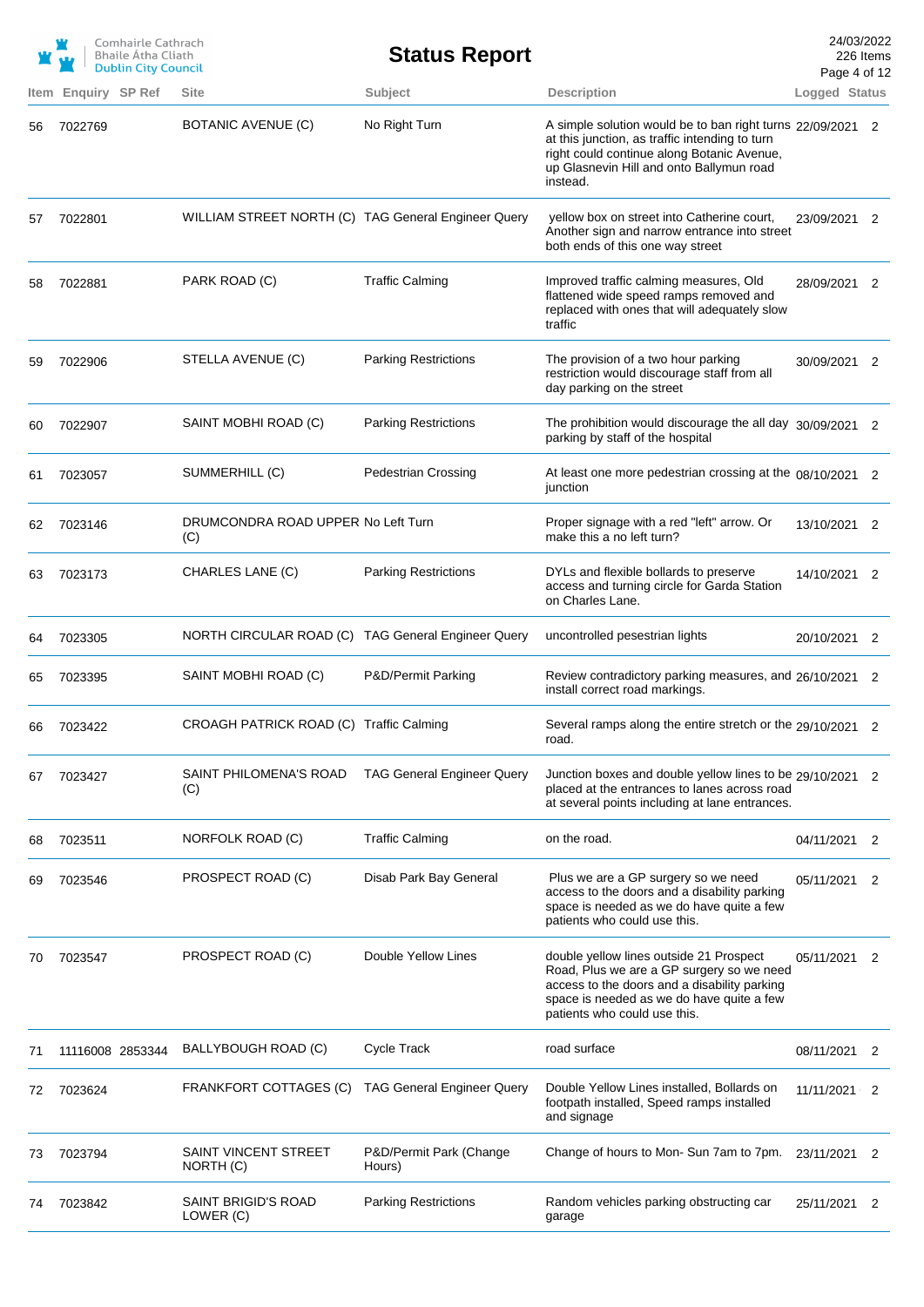|    |                     | Comhairle Cathrach<br><b>Bhaile Atha Cliath</b><br><b>Dublin City Council</b> |                                       | <b>Status Report</b>              |                                                                                                                                                                                                                                              | Page 5 of 12  | 24/03/2022<br>226 Items |
|----|---------------------|-------------------------------------------------------------------------------|---------------------------------------|-----------------------------------|----------------------------------------------------------------------------------------------------------------------------------------------------------------------------------------------------------------------------------------------|---------------|-------------------------|
|    | Item Enquiry SP Ref |                                                                               | <b>Site</b>                           | Subject                           | <b>Description</b>                                                                                                                                                                                                                           | Logged Status |                         |
| 75 | 7023844             |                                                                               | <b>BUCKINGHAM STREET</b><br>LOWER (C) | No Entry                          | Request for a No entry sign from<br>Buckingham Street Lower going onto<br>Amiens Street. It is one way in the opposite<br>direction but some scooters and cars ignore<br>this                                                                | 25/11/2021 2  |                         |
| 76 | 7023914             |                                                                               | SAINT PATRICK'S ROAD (C)              | No Left Turn                      | No left turn 16.00 - 19.00                                                                                                                                                                                                                   | 30/11/2021 2  |                         |
| 77 | 7023915             |                                                                               | SAINT ALPHONSUS' ROAD<br>UPPER (C)    | No Right Turn                     | No right turn from 07.00 - 10.00                                                                                                                                                                                                             | 30/11/2021 2  |                         |
| 78 | 7024018             |                                                                               | EAST WALL ROAD (C)                    | ITS Left Turn Filter Light        | Additional filter light for traffic turning left<br>from East Road onto East Wall Road.                                                                                                                                                      | 08/12/2021 2  |                         |
| 79 | 7024128             |                                                                               | SAINT PATRICK'S ROAD (C)              | <b>Traffic Calming</b>            | Speed ramps, footpath buildouts at<br>junctions, pedestrian table at junctions.<br>Speed survey required for St Patrick's Road.                                                                                                              | 13/12/2021 2  |                         |
| 80 | 7024144             |                                                                               | CLONLIFFE ROAD (C)                    | <b>TAG General Engineer Query</b> | Another option would be to install traffic<br>calming measures such as a speed ramp<br>approximately 50m from the junction, this<br>would slow down cars sufficiently to give<br>drivers a chance to exit the junction.                      | 14/12/2021 2  |                         |
| 81 | 7024163             |                                                                               | <b>BUCKINGHAM STREET</b><br>LOWER (C) | One-Way System                    | Additional signage and road markings all<br>along street to indicate one-way system.                                                                                                                                                         | 14/12/2021 2  |                         |
| 82 | 7024164             |                                                                               | AMIENS STREET (C)                     | <b>TAG General Engineer Query</b> | Line markins to indicate right-of-way for two<br>vehicles turning onto Buckingham Street<br>Lower.                                                                                                                                           | 14/12/2021 2  |                         |
| 83 | 7024232             |                                                                               | BALLYMUN ROAD (C)                     | P&D/Permit Parking                | request for scheme.                                                                                                                                                                                                                          | 21/12/2021 2  |                         |
| 84 | 7024275             |                                                                               | SAINT ANNE'S ROAD (C)                 | <b>TAG General Engineer Query</b> | a change of traffic signage at the junction of $04/01/2022$ 2<br>Saint Anne's Road and St. Joseph's Avenue<br>would be the best solution                                                                                                     |               |                         |
|    | 85 7024298          |                                                                               | CREMORE LAWN (C)                      | <b>Traffic Calming</b>            | installation of Speed Bumbs/Ramps will<br>discourage speeding and will ensure that our<br>kids are safe on the road.                                                                                                                         | 04/01/2022    |                         |
| 86 | 7024308             |                                                                               | ANNAMOE TERRACE (C)                   | <b>TAG General Engineer Query</b> | requesting bollards at the retail units 25-28.                                                                                                                                                                                               | 05/01/2022 2  |                         |
| 87 | 7024310             |                                                                               | EAST WALL ROAD (C)                    | <b>TAG General Engineer Query</b> | determine if additional signage to highlight<br>the presence of the school is needed St<br>Joseph's School                                                                                                                                   | 05/01/2022 2  |                         |
| 88 | 7024324             |                                                                               | BOTANIC AVENUE (C)                    | <b>Pedestrian Crossing</b>        | install pedestrian crossing at junciton of<br>Botanic Ave/Drumcondra Road.                                                                                                                                                                   | 10/01/2022 2  |                         |
| 89 | 7024330             |                                                                               | WHITWORTH ROAD (C)                    | <b>Traffic Calming</b>            | The ramps should be removed as they are<br>not having the desired effect and ideally<br>replaced with a different traffic calming<br>measure - ramps without gaps / pedestrian<br>table to access the bus stops / carriage way<br>narrowing  | 10/01/2022 2  |                         |
| 90 | 7024356             |                                                                               | EAST WALL ROAD (C)                    | <b>Traffic Calming</b>            | School Flashing Amber Lights at the<br>designated times                                                                                                                                                                                      | 12/01/2022 2  |                         |
| 91 | 7024357             |                                                                               | PROSPECT AVENUE (C)                   | <b>TAG General Engineer Query</b> | Widen footpath onto Prospect Avenue from 12/01/2022 2<br>Prospect Way (Similar to Iona Road) Parking<br>bays to slow down traffic. (Trees could be<br>planted on parking bays). Increase the<br>height of ramps. Speed limit of 30 km signs. |               |                         |
| 92 | 7024370             |                                                                               | <b>GLENBEIGH ROAD (C)</b>             | <b>Pedestrian Crossing</b>        | Provide a safe crossing point on a busy<br>intersection.                                                                                                                                                                                     | 13/01/2022 2  |                         |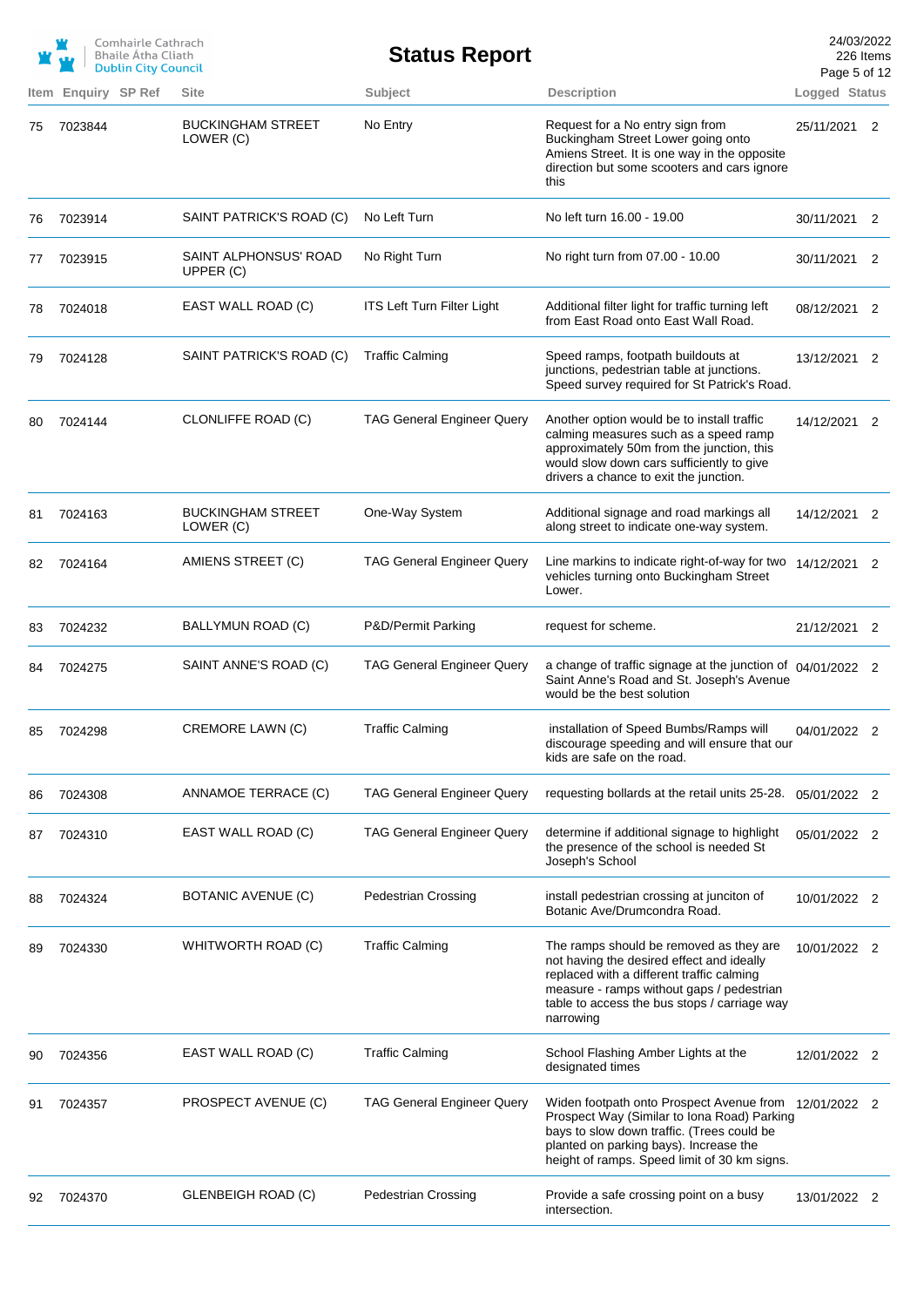| Enquiry SP Ref<br><b>Site</b><br>Subject<br><b>Description</b><br>Item<br>BALLYBOGGAN ROAD (C)<br><b>Pedestrian Crossing</b><br>Traffic lights and pedestrian crossing for<br>7024513<br>93<br>junction.<br>BELVEDERE ROAD (C)<br><b>TAG General Engineer Query</b><br>A loading bay and protection for the footpath 20/01/2022 2<br>7024532<br>94<br>and cycle lane are urgently needed at the<br>western end of Belvedere Road near the<br>intersection with Dorset Street.<br>MOUNTJOY STREET (C)<br><b>Pedestrian Crossing</b><br>A wide street that requires a safe crossing<br>7024557<br>95<br>point for the many elderly residents in the<br>area.<br>NORTH CIRCULAR ROAD (C) TAG General Engineer Query<br>When walking across a small side road that 27/01/2022 2<br>7024634<br>96<br>comes up along the side of Phibsboro<br>Library out of Eglington Terrace there is a<br>blind spot for the pedestrian in respect of the<br>oncoming traffic.<br>ITS Right Turn Filter Light<br>PARKGATE STREET (C)<br>to allow buses turn right from Parkgate<br>7024647<br>97<br>Street onto Infirmary Road (or change light<br>sequence to facilitate this turn).<br><b>TAG General Engineer Query</b><br>BALLYMUN ROAD (C)<br>traffic light sequence at the Ballymun St<br>7024710<br>98<br>Mobhi Road Griffith Avenue triangle<br>BAYVIEW AVENUE (C)<br><b>Traffic Calming</b><br>Additional traffic calming measures for<br>7024765<br>99<br>Bayview Avenue.<br>Clearway at all times, or Continuous White<br><b>BRUNSWICK STREET NORTH Clearway</b><br>100 7024783<br>Line, to prevent hazardous loading &<br>(C)<br>unloading on the cycle lane.<br><b>Pedestrian Crossing</b><br>CONYNGHAM ROAD (C)<br>a pedestrian crossing on all three directions 11/02/2022 2<br>101 7024903<br>is required, ideally whereby the total<br>intersection can be transversed by<br>pedestrians in all directions simultaneously.<br>MURTAGH ROAD (C)<br><b>Traffic Calming</b><br>he installation of multiple speed bumps<br>102 7024948<br>SAINT MARY'S ROAD NORTH Traffic Calming<br>Slow down signage approaching Daisy Days 17/02/2022 2<br>103 7024995<br>Creche.<br>(C)<br>CLARE ROAD (C)<br>Disab Park Bay Residential<br>Disabled parking bay for 25 Clare Road.<br>104 7025012<br>BOTANIC AVENUE (C)<br><b>TAG General Engineer Query</b><br>either change the double yellow to a single<br>105 7025016<br>yellow line, or make that part of the road<br>outside the church a clearway except for<br>certain hours on Sunday<br>NEPHIN ROAD (C)<br>Double Yellow Lines (Extend)<br>Extend DYLs at narrow section of the road to 18/02/2022 2<br>106 7025024<br>provide more space for cyclists approaching<br>this junction.<br>BERESFORD STREET (C)<br><b>Traffic Calming</b><br>install height and weight restriction<br>107 7025079<br>measures on Beresford St<br>GARDINER STREET LOWER TAG General Engineer Query<br>Install a green man signal on the existing<br>108 7025082<br>traffic lights!<br>(C)<br>AMIENS STREET (C)<br>P&D Parking (Rescind)<br>Please remove the car parking space<br>109 7025110<br>immediately to the north of the bus cage and<br>replace with double yellow lines |  | Comhairle Cathrach<br><b>Bhaile Atha Cliath</b><br><b>Dublin City Council</b> | <b>Status Report</b> | 24/03/2022<br>Page 6 of 12 | 226 Items |
|--------------------------------------------------------------------------------------------------------------------------------------------------------------------------------------------------------------------------------------------------------------------------------------------------------------------------------------------------------------------------------------------------------------------------------------------------------------------------------------------------------------------------------------------------------------------------------------------------------------------------------------------------------------------------------------------------------------------------------------------------------------------------------------------------------------------------------------------------------------------------------------------------------------------------------------------------------------------------------------------------------------------------------------------------------------------------------------------------------------------------------------------------------------------------------------------------------------------------------------------------------------------------------------------------------------------------------------------------------------------------------------------------------------------------------------------------------------------------------------------------------------------------------------------------------------------------------------------------------------------------------------------------------------------------------------------------------------------------------------------------------------------------------------------------------------------------------------------------------------------------------------------------------------------------------------------------------------------------------------------------------------------------------------------------------------------------------------------------------------------------------------------------------------------------------------------------------------------------------------------------------------------------------------------------------------------------------------------------------------------------------------------------------------------------------------------------------------------------------------------------------------------------------------------------------------------------------------------------------------------------------------------------------------------------------------------------------------------------------------------------------------------------------------------------------------------------------------------------------------------------------------------------------------------------------------------------------------------------------------------------------------------------------------------------------------------------------------------------------------------------------------------------------------------------------------------------------|--|-------------------------------------------------------------------------------|----------------------|----------------------------|-----------|
|                                                                                                                                                                                                                                                                                                                                                                                                                                                                                                                                                                                                                                                                                                                                                                                                                                                                                                                                                                                                                                                                                                                                                                                                                                                                                                                                                                                                                                                                                                                                                                                                                                                                                                                                                                                                                                                                                                                                                                                                                                                                                                                                                                                                                                                                                                                                                                                                                                                                                                                                                                                                                                                                                                                                                                                                                                                                                                                                                                                                                                                                                                                                                                                                        |  |                                                                               |                      | Logged Status              |           |
|                                                                                                                                                                                                                                                                                                                                                                                                                                                                                                                                                                                                                                                                                                                                                                                                                                                                                                                                                                                                                                                                                                                                                                                                                                                                                                                                                                                                                                                                                                                                                                                                                                                                                                                                                                                                                                                                                                                                                                                                                                                                                                                                                                                                                                                                                                                                                                                                                                                                                                                                                                                                                                                                                                                                                                                                                                                                                                                                                                                                                                                                                                                                                                                                        |  |                                                                               |                      | 20/01/2022 2               |           |
|                                                                                                                                                                                                                                                                                                                                                                                                                                                                                                                                                                                                                                                                                                                                                                                                                                                                                                                                                                                                                                                                                                                                                                                                                                                                                                                                                                                                                                                                                                                                                                                                                                                                                                                                                                                                                                                                                                                                                                                                                                                                                                                                                                                                                                                                                                                                                                                                                                                                                                                                                                                                                                                                                                                                                                                                                                                                                                                                                                                                                                                                                                                                                                                                        |  |                                                                               |                      |                            |           |
|                                                                                                                                                                                                                                                                                                                                                                                                                                                                                                                                                                                                                                                                                                                                                                                                                                                                                                                                                                                                                                                                                                                                                                                                                                                                                                                                                                                                                                                                                                                                                                                                                                                                                                                                                                                                                                                                                                                                                                                                                                                                                                                                                                                                                                                                                                                                                                                                                                                                                                                                                                                                                                                                                                                                                                                                                                                                                                                                                                                                                                                                                                                                                                                                        |  |                                                                               |                      | 24/01/2022 2               |           |
|                                                                                                                                                                                                                                                                                                                                                                                                                                                                                                                                                                                                                                                                                                                                                                                                                                                                                                                                                                                                                                                                                                                                                                                                                                                                                                                                                                                                                                                                                                                                                                                                                                                                                                                                                                                                                                                                                                                                                                                                                                                                                                                                                                                                                                                                                                                                                                                                                                                                                                                                                                                                                                                                                                                                                                                                                                                                                                                                                                                                                                                                                                                                                                                                        |  |                                                                               |                      |                            |           |
|                                                                                                                                                                                                                                                                                                                                                                                                                                                                                                                                                                                                                                                                                                                                                                                                                                                                                                                                                                                                                                                                                                                                                                                                                                                                                                                                                                                                                                                                                                                                                                                                                                                                                                                                                                                                                                                                                                                                                                                                                                                                                                                                                                                                                                                                                                                                                                                                                                                                                                                                                                                                                                                                                                                                                                                                                                                                                                                                                                                                                                                                                                                                                                                                        |  |                                                                               |                      | 27/01/2022 2               |           |
|                                                                                                                                                                                                                                                                                                                                                                                                                                                                                                                                                                                                                                                                                                                                                                                                                                                                                                                                                                                                                                                                                                                                                                                                                                                                                                                                                                                                                                                                                                                                                                                                                                                                                                                                                                                                                                                                                                                                                                                                                                                                                                                                                                                                                                                                                                                                                                                                                                                                                                                                                                                                                                                                                                                                                                                                                                                                                                                                                                                                                                                                                                                                                                                                        |  |                                                                               |                      | 01/02/2022 2               |           |
|                                                                                                                                                                                                                                                                                                                                                                                                                                                                                                                                                                                                                                                                                                                                                                                                                                                                                                                                                                                                                                                                                                                                                                                                                                                                                                                                                                                                                                                                                                                                                                                                                                                                                                                                                                                                                                                                                                                                                                                                                                                                                                                                                                                                                                                                                                                                                                                                                                                                                                                                                                                                                                                                                                                                                                                                                                                                                                                                                                                                                                                                                                                                                                                                        |  |                                                                               |                      | 03/02/2022 2               |           |
|                                                                                                                                                                                                                                                                                                                                                                                                                                                                                                                                                                                                                                                                                                                                                                                                                                                                                                                                                                                                                                                                                                                                                                                                                                                                                                                                                                                                                                                                                                                                                                                                                                                                                                                                                                                                                                                                                                                                                                                                                                                                                                                                                                                                                                                                                                                                                                                                                                                                                                                                                                                                                                                                                                                                                                                                                                                                                                                                                                                                                                                                                                                                                                                                        |  |                                                                               |                      | 04/02/2022 2               |           |
|                                                                                                                                                                                                                                                                                                                                                                                                                                                                                                                                                                                                                                                                                                                                                                                                                                                                                                                                                                                                                                                                                                                                                                                                                                                                                                                                                                                                                                                                                                                                                                                                                                                                                                                                                                                                                                                                                                                                                                                                                                                                                                                                                                                                                                                                                                                                                                                                                                                                                                                                                                                                                                                                                                                                                                                                                                                                                                                                                                                                                                                                                                                                                                                                        |  |                                                                               |                      |                            |           |
|                                                                                                                                                                                                                                                                                                                                                                                                                                                                                                                                                                                                                                                                                                                                                                                                                                                                                                                                                                                                                                                                                                                                                                                                                                                                                                                                                                                                                                                                                                                                                                                                                                                                                                                                                                                                                                                                                                                                                                                                                                                                                                                                                                                                                                                                                                                                                                                                                                                                                                                                                                                                                                                                                                                                                                                                                                                                                                                                                                                                                                                                                                                                                                                                        |  |                                                                               |                      | 15/02/2022 2               |           |
|                                                                                                                                                                                                                                                                                                                                                                                                                                                                                                                                                                                                                                                                                                                                                                                                                                                                                                                                                                                                                                                                                                                                                                                                                                                                                                                                                                                                                                                                                                                                                                                                                                                                                                                                                                                                                                                                                                                                                                                                                                                                                                                                                                                                                                                                                                                                                                                                                                                                                                                                                                                                                                                                                                                                                                                                                                                                                                                                                                                                                                                                                                                                                                                                        |  |                                                                               |                      |                            |           |
|                                                                                                                                                                                                                                                                                                                                                                                                                                                                                                                                                                                                                                                                                                                                                                                                                                                                                                                                                                                                                                                                                                                                                                                                                                                                                                                                                                                                                                                                                                                                                                                                                                                                                                                                                                                                                                                                                                                                                                                                                                                                                                                                                                                                                                                                                                                                                                                                                                                                                                                                                                                                                                                                                                                                                                                                                                                                                                                                                                                                                                                                                                                                                                                                        |  |                                                                               |                      | 17/02/2022 2               |           |
|                                                                                                                                                                                                                                                                                                                                                                                                                                                                                                                                                                                                                                                                                                                                                                                                                                                                                                                                                                                                                                                                                                                                                                                                                                                                                                                                                                                                                                                                                                                                                                                                                                                                                                                                                                                                                                                                                                                                                                                                                                                                                                                                                                                                                                                                                                                                                                                                                                                                                                                                                                                                                                                                                                                                                                                                                                                                                                                                                                                                                                                                                                                                                                                                        |  |                                                                               |                      | 18/02/2022 2               |           |
|                                                                                                                                                                                                                                                                                                                                                                                                                                                                                                                                                                                                                                                                                                                                                                                                                                                                                                                                                                                                                                                                                                                                                                                                                                                                                                                                                                                                                                                                                                                                                                                                                                                                                                                                                                                                                                                                                                                                                                                                                                                                                                                                                                                                                                                                                                                                                                                                                                                                                                                                                                                                                                                                                                                                                                                                                                                                                                                                                                                                                                                                                                                                                                                                        |  |                                                                               |                      |                            |           |
|                                                                                                                                                                                                                                                                                                                                                                                                                                                                                                                                                                                                                                                                                                                                                                                                                                                                                                                                                                                                                                                                                                                                                                                                                                                                                                                                                                                                                                                                                                                                                                                                                                                                                                                                                                                                                                                                                                                                                                                                                                                                                                                                                                                                                                                                                                                                                                                                                                                                                                                                                                                                                                                                                                                                                                                                                                                                                                                                                                                                                                                                                                                                                                                                        |  |                                                                               |                      | 23/02/2022 2               |           |
|                                                                                                                                                                                                                                                                                                                                                                                                                                                                                                                                                                                                                                                                                                                                                                                                                                                                                                                                                                                                                                                                                                                                                                                                                                                                                                                                                                                                                                                                                                                                                                                                                                                                                                                                                                                                                                                                                                                                                                                                                                                                                                                                                                                                                                                                                                                                                                                                                                                                                                                                                                                                                                                                                                                                                                                                                                                                                                                                                                                                                                                                                                                                                                                                        |  |                                                                               |                      | 23/02/2022 2               |           |
|                                                                                                                                                                                                                                                                                                                                                                                                                                                                                                                                                                                                                                                                                                                                                                                                                                                                                                                                                                                                                                                                                                                                                                                                                                                                                                                                                                                                                                                                                                                                                                                                                                                                                                                                                                                                                                                                                                                                                                                                                                                                                                                                                                                                                                                                                                                                                                                                                                                                                                                                                                                                                                                                                                                                                                                                                                                                                                                                                                                                                                                                                                                                                                                                        |  |                                                                               |                      | 23/02/2022 2               |           |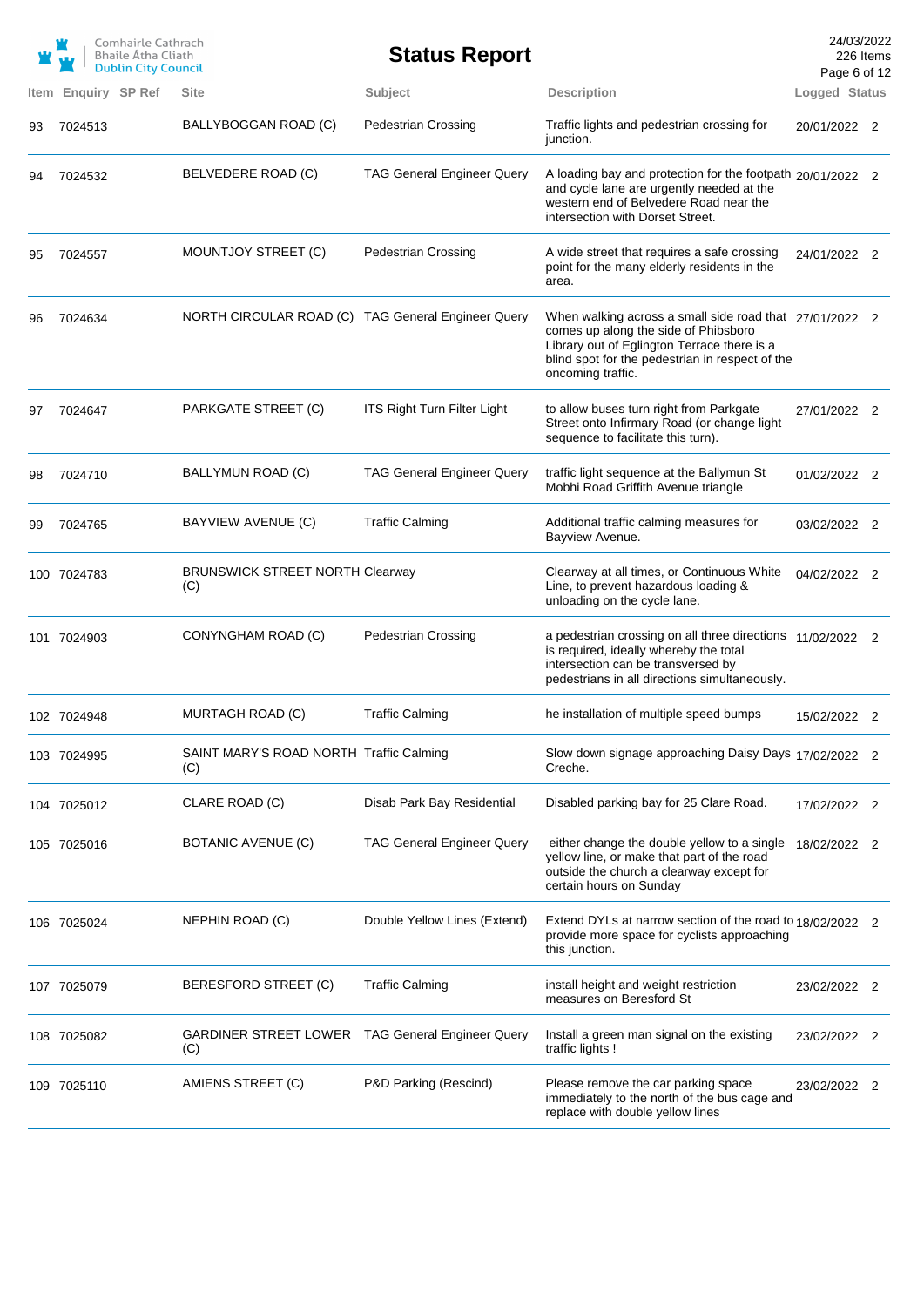|                     | Comhairle Cathrach<br><b>Bhaile Atha Cliath</b><br><b>Dublin City Council</b> |                                                   | <b>Status Report</b>              |                                                                                                                                                                                                                                                                                                         | 24/03/2022<br>226 Items<br>Page 7 of 12 |  |
|---------------------|-------------------------------------------------------------------------------|---------------------------------------------------|-----------------------------------|---------------------------------------------------------------------------------------------------------------------------------------------------------------------------------------------------------------------------------------------------------------------------------------------------------|-----------------------------------------|--|
| Item Enquiry SP Ref |                                                                               | <b>Site</b>                                       | Subject                           | <b>Description</b>                                                                                                                                                                                                                                                                                      | Logged Status                           |  |
| 110 7025136         |                                                                               | NORTH STRAND ROAD (C)                             | Double Yellow Lines               | At the last bus stop on North Strand Road,<br>Dublin 3, heading towards Fairview and<br>across the road from North Strand Fire<br>Station, double-yellow lines needed to stop<br>vehicles parking immediately after bus stop<br>(or, better again, extend the bus stop down<br>to next traffic lights). | 24/02/2022 2                            |  |
| 111 7025168         |                                                                               | CHARLEVILLE MALL (C)                              | <b>TAG General Engineer Query</b> | Danger - no safety barriers nor signage at<br>this point                                                                                                                                                                                                                                                | 25/02/2022 2                            |  |
| 112 7025175         |                                                                               | CASTLEFORBES ROAD (C)                             | <b>Yellow Box</b>                 | Would it be possible to have a yellow box<br>junction placed at the entrance to the<br>apartments                                                                                                                                                                                                       | 28/02/2022 2                            |  |
| 113 7025194         |                                                                               | CLONMORE ROAD (C)                                 | <b>TAG General Engineer Query</b> | STOP sign at bottom of Clonmore Road and 28/02/2022 2<br>approaching from Clomore Terrace, signage<br>indicating two-way traffic turning towards<br>Charleville Avenue and DYLs at corners with<br>Charleville Avenue & Clonmore Terrace.                                                               |                                         |  |
| 114 7025233         |                                                                               | MURTAGH ROAD (C)                                  | Speed Ramps                       | requesting speed ramps.                                                                                                                                                                                                                                                                                 | 01/03/2022 2                            |  |
| 115 7025281         |                                                                               | WESTERN WAY (C)                                   | Disab Park Bay Residential        | access flat surface to my house by back<br>entrance dueto mobility issues                                                                                                                                                                                                                               | 03/03/2022 2                            |  |
| 116 7025364         |                                                                               | ORCHARD ROAD (C)                                  | <b>TAG General Engineer Query</b> | Measures to prevent access to Road<br>Maintenance storage deport from being<br>blocked by parked vehicles.                                                                                                                                                                                              | 08/03/2022 2                            |  |
| 117 7025387         |                                                                               | ORCHARD ROAD (C)                                  | <b>Parking Restrictions</b>       | DYLs, or other restrictions, to preserve<br>access for residents and prevent visibility<br>issues caused by vehicles parking at this<br>junction.                                                                                                                                                       | 09/03/2022 2                            |  |
| 118 7025431         |                                                                               | HOME FARM ROAD (C)                                | <b>Pedestrian Crossing</b>        | Pedestrian crossing on HomeFarm Road at 11/03/2022 2<br>Glasnevin end                                                                                                                                                                                                                                   |                                         |  |
| 119 7025445         |                                                                               | HOME FARM ROAD (C)                                | <b>Pedestrian Crossing</b>        | junction of Home Farm and Mobhi would<br>really benefit from a controlled crossing.                                                                                                                                                                                                                     | 14/03/2022 2                            |  |
| 120 7025473         |                                                                               | DALCASSIAN DOWNS (C)                              | Double Yellow Lines               | Double Yellow Lines outside numbers 55<br>and 56.                                                                                                                                                                                                                                                       | 14/03/2022 2                            |  |
| 121 7004459         |                                                                               | <b>BLACKHALL STREET (C)</b>                       | P&D/Permit Parking                | MAP REQUIRED FROM ENGINEER.<br>Residential parking requested.                                                                                                                                                                                                                                           | 23/08/2018 3                            |  |
| 122 7004946         |                                                                               | CLONLIFFE ROAD (C)                                | P&D/Permit Parking                | petition attached. Partial Scheme from 173 - 19/09/2018 3<br>255)                                                                                                                                                                                                                                       |                                         |  |
| 123 7010922         |                                                                               | BOTANIC AVENUE (C)                                | P&D/Permit Parking                | Parking scheme requested due to increased 21/08/2019 3<br>parking by non-residents of the street and<br>from Prospect Motors.                                                                                                                                                                           |                                         |  |
| 124 7013568         |                                                                               | CHURCH STREET EAST (C)                            | P&D/Permit Parking                | Pay & display & permit parking for Church<br>Street East.                                                                                                                                                                                                                                               | 30/01/2020 3                            |  |
| 125 7013569         |                                                                               | ABERCORN ROAD (C)                                 | P&D/Permit Parking                | Pay & display & permit parking scheme for<br>Abercorn Road.                                                                                                                                                                                                                                             | 30/01/2020 3                            |  |
| 126 7023079         |                                                                               | SAINT IGNATIUS ROAD (C)                           | P&D/Permit Park (Change<br>Hours) | change to 7 day pay & display                                                                                                                                                                                                                                                                           | 11/10/2021 3                            |  |
| 127 7023398         |                                                                               | SAINT IGNATIUS AVENUE (C) P&D/Permit Park (Change | Hours)                            | The introduction of Monday to Sunday 7am 27/10/2021 3<br>to midnight paid parking as per surrounding<br>streets                                                                                                                                                                                         |                                         |  |
| 128 7023432         |                                                                               | PROSPECT AVENUE (C)                               | P&D/Permit Park (Change<br>Hours) | Prospect Avenue north of Prospect Way -<br>Botanic Mews on Prospect Avenue                                                                                                                                                                                                                              | 01/11/2021 3                            |  |
|                     |                                                                               |                                                   |                                   |                                                                                                                                                                                                                                                                                                         |                                         |  |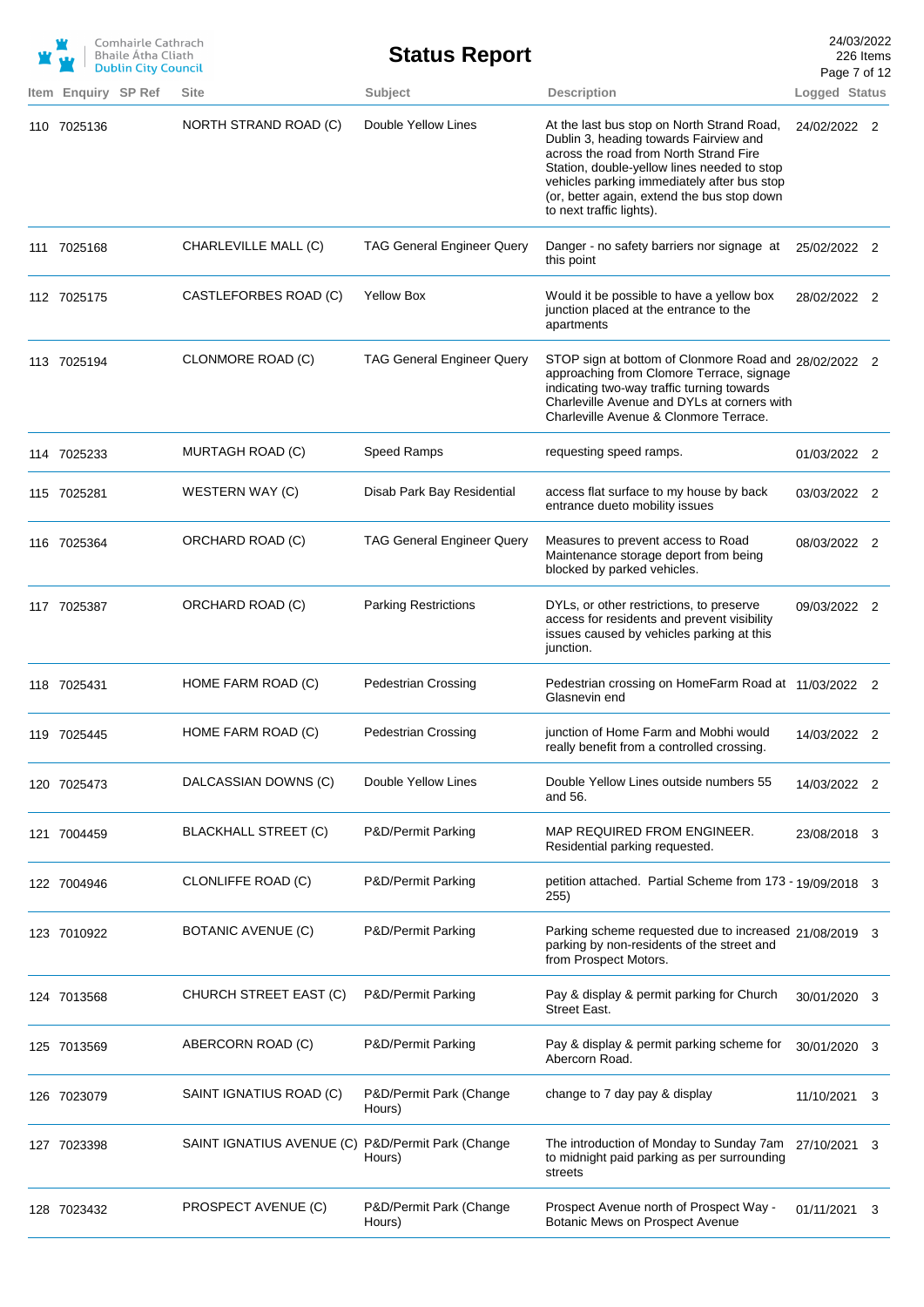|                            | Comhairle Cathrach<br>Bhaile Átha Cliath<br><b>Dublin City Council</b> |                                       | <b>Status Report</b>              |                                                                                                                                                              | 24/03/2022<br>226 Items<br>Page 8 of 12 |   |
|----------------------------|------------------------------------------------------------------------|---------------------------------------|-----------------------------------|--------------------------------------------------------------------------------------------------------------------------------------------------------------|-----------------------------------------|---|
| <b>Item Enguiry SP Ref</b> |                                                                        | <b>Site</b>                           | Subject                           | <b>Description</b>                                                                                                                                           | Logged Status                           |   |
| 129 7001599                |                                                                        | BALLYBOGGAN ROAD (C)                  | <b>Pedestrian Crossing</b>        | Pedestrian crossing                                                                                                                                          | 06/02/2018 4                            |   |
| 130 7003835                |                                                                        | QUARRY ROAD (C)                       | Speed Ramps                       | request for speed ramps.                                                                                                                                     | 18/07/2018 4                            |   |
| 131 7004031                |                                                                        | STRANDVILLE AVENUE (C)                | Disab Park Bay Residential        | Disabled parking bay for 137 North Strand<br>Road.                                                                                                           | 30/07/2018 4                            |   |
| 132 7008383                |                                                                        | QUARRY ROAD (C)                       | Traffic Lights (new)              | traffic lights outside the bingo hall                                                                                                                        | 10/04/2019 4                            |   |
| 133 7010958                |                                                                        | NORTH WALL QUAY (C)                   | Disab Park Bay Gen (Rescind)      | Relocate disabled parking bay away from<br>e-car charging points.                                                                                            | 22/08/2019 4                            |   |
| 134 7011576                |                                                                        | <b>SAINT PATRICK'S PARADE</b><br>(C)  | <b>TAG General Engineer Query</b> | extend footpath at the junction of St Patrick's $01/10/2019$ 4<br>Road and St Patrick's Parade.                                                              |                                         |   |
| 135 7012224                |                                                                        | QUARRY ROAD (C)                       | Speed Ramps                       | Speed ramps requested due to an increase 04/11/2019 4<br>in speeding vehicles after road resurfacing<br>works.                                               |                                         |   |
| 136 7013175                |                                                                        | OFFALY ROAD (C)                       | <b>Traffic Calming</b>            | Speed ramps, or other traffic calming<br>measures, for vicinity of Christ the King<br>Church.                                                                | 07/01/2020 4                            |   |
| 137 7013296                |                                                                        | OXMANTOWN ROAD (C)                    | <b>Traffic Calming</b>            | additional signage for Drive Slowly/School<br>Approaching and 30kph.                                                                                         | 15/01/2020                              | 4 |
| 138 7014480                |                                                                        | MARY'S LANE (C)                       | <b>Pedestrian Crossing</b>        | Pedestrian crossing to facilitate safe access 25/03/2020<br>for pupils of George's Hill Primary School to<br>the Multi-Use Games Arena across the<br>street. |                                         | 4 |
| 139 7014601                |                                                                        | HOLLYBANK ROAD (C)                    | <b>Electric Car Bay</b>           | regularly blocked by non-charging cars.                                                                                                                      | 17/04/2020                              | 4 |
| 140 7015921                |                                                                        | VIOLET HILL PARK (C)                  | Cul-De-Sac                        | Install cul-de-sac sign at junction with Violet 09/07/2020<br>Hill Park.                                                                                     |                                         | 4 |
| 141 7016873                |                                                                        | <b>BUCKINGHAM STREET</b><br>LOWER (C) | <b>Traffic Calming</b>            | on the road.                                                                                                                                                 | 15/09/2020 4                            |   |
| 142 7017845                |                                                                        | CROAGH PATRICK ROAD (C) Yield Sign    |                                   | Yield sign and road markings @ junction<br>with Skreen Road                                                                                                  | 10/11/2020                              | 4 |
| 143 7018943                |                                                                        | INNISFALLEN PARADE (C)                | Roundabout                        | Institute measures to prevent vehicles from<br>mounting roundabout.                                                                                          | 08/02/2021                              |   |
| 144 7019093                |                                                                        | SAINT ANNE'S ROAD (C)                 | <b>Traffic Calming</b>            | St. Anne's Road and St. Clement's Road.<br>traffic calming in light of recent accidents,                                                                     | 18/02/2021                              | 4 |
| 145 7019816                |                                                                        | KINVARA AVENUE (C)                    | <b>Traffic Calming</b>            | Children-at-play and speed limit signage for 01/04/2021<br>Ashington & Kinvara estates.                                                                      |                                         | 4 |
| 146 7020181                |                                                                        | MARLBOROUGH ROAD (C)                  | <b>Traffic Calming</b>            | Speed bumps and a slow children at play<br>sign installed                                                                                                    | 26/04/2021                              |   |
| 147 7020182                |                                                                        | CRAWFORD AVENUE (C)                   | School Warden                     | Additinal lollipop person on Crawford Ave.                                                                                                                   | 26/04/2021                              |   |
| 148 7020291                |                                                                        | KINVARA DRIVE (C)                     | Speed Ramps                       | on the road.                                                                                                                                                 | 29/04/2021                              | 4 |
| 149 7020850                |                                                                        | BOTANIC PARK (C)                      | Double Yellow Lines               | DYLs between 15-21 Botanic Park, to<br>prevent blocking of access to 19/20 Botanic<br>Park.                                                                  | 01/06/2021                              | 4 |
| 150 7020929                |                                                                        | WHITWORTH ROAD (C)                    | Double Yellow Lines               | Change from single yellow line to double<br>yellow line from edge of Bernard Shaw<br>property to Charleville Lawn Tennis Club<br>entrance.                   | 04/06/2021                              | 4 |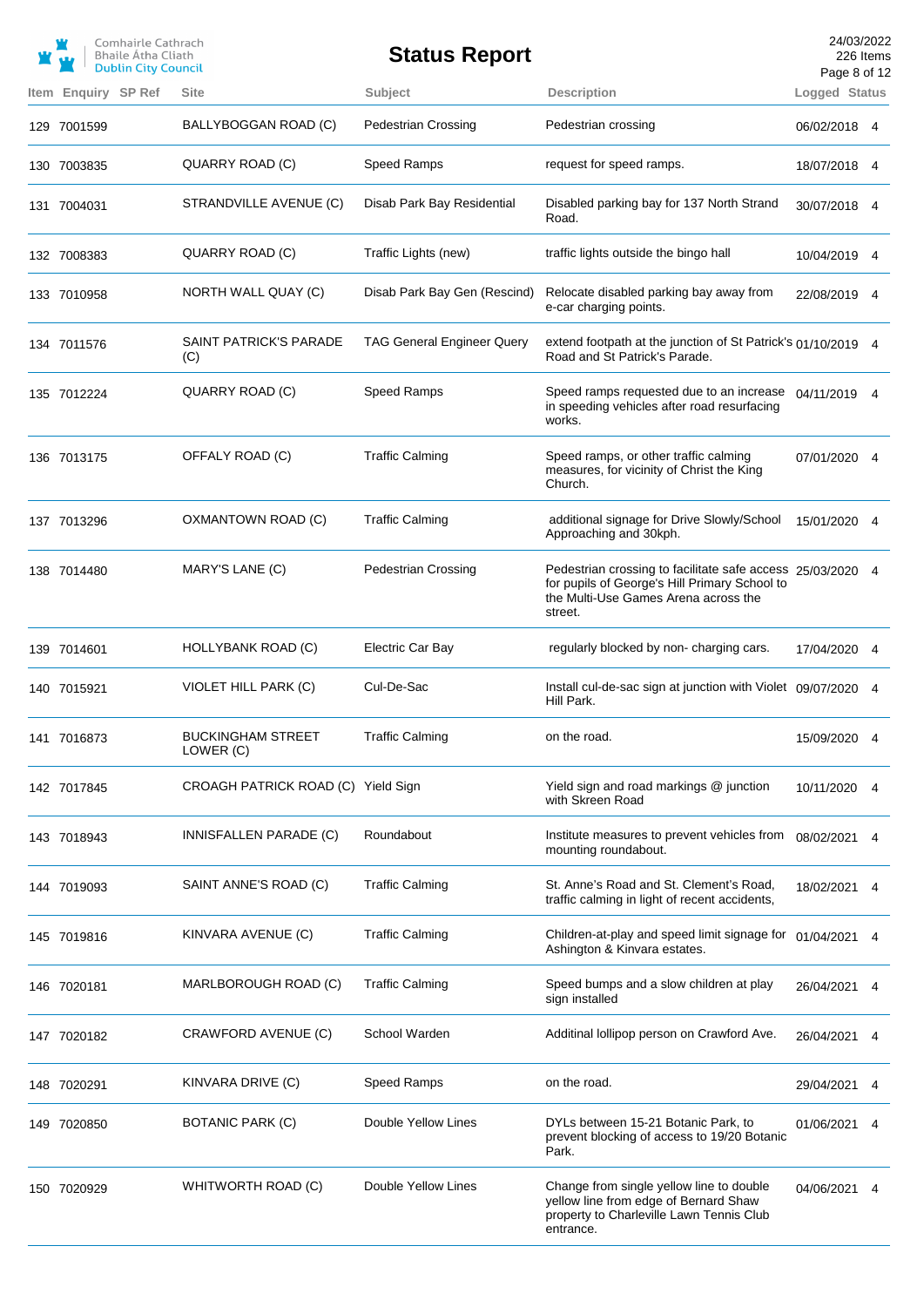|                     | Comhairle Cathrach<br>Bhaile Átha Cliath<br><b>Dublin City Council</b> |                                         | <b>Status Report</b>              |                                                                                                                                                     | 24/03/2022<br>Page 9 of 12 | 226 Items |
|---------------------|------------------------------------------------------------------------|-----------------------------------------|-----------------------------------|-----------------------------------------------------------------------------------------------------------------------------------------------------|----------------------------|-----------|
| Item Enquiry SP Ref |                                                                        | <b>Site</b>                             | Subject                           | <b>Description</b>                                                                                                                                  | Logged Status              |           |
| 151 7020958         |                                                                        | <b>GLENBEIGH ROAD (C)</b>               | <b>Traffic Calming</b>            | chicanes on the road to stop speeding.                                                                                                              | 08/06/2021                 | 4         |
| 152 7021460         |                                                                        | COMMONS STREET (C)                      | Children Crossing Sign            | Children at play signage for Commons<br>Street MUGA.                                                                                                | 02/07/2021                 | 4         |
| 153 7021654         |                                                                        | KILLARNEY PARADE (C)                    | Double Yellow Lines               | Double yellow lines to prohibit parking                                                                                                             | 15/07/2021                 | 4         |
| 154 7021662         |                                                                        | DRUMCONDRA ROAD LOWER Cul-De-Sac<br>(C) |                                   | Request for more signs on Drumcondra<br>Road Lower to indicate that the street is a<br>cul de sac                                                   | 15/07/2021                 | 4         |
| 155 7021919         |                                                                        | HARDWICKE LANE (C)                      | Double Yellow Lines               | double yellow lines to be put at double gates 30/07/2021 4<br>at lane as deliveries come here and its<br>always blocked for charity shop at no. 59a |                            |           |
| 156 7022141         |                                                                        | TEMPLE LANE NORTH (C)                   | Loading Bay (Rescind)             | Replace extant loading bays provided for<br>defunct businesses with DYLs, and provide<br>new loading bay at Gardiner St end for Fr<br>Scully House. | 13/08/2021                 | 4         |
| 157 7022194         |                                                                        | ROOSEVELT COTTAGES (C)                  | Disab Park Bay Residential        | A space on the adjacant Nephin Road<br>requested.                                                                                                   | 18/08/2021                 | 4         |
| 158 7022416         |                                                                        | LIFFEY STREET WEST (C)                  | <b>Electric Car Bay</b>           | Paint the parking space as being for electric 02/09/2021<br>car use only.                                                                           |                            | 4         |
| 159 7022533         |                                                                        | FINGLAS ROAD (C)                        | Pedestrian Crossing               | outside St Vincent's Secondary School                                                                                                               | 09/09/2021                 | 4         |
| 160 7022600         |                                                                        | ROYAL CANAL BANK (C)                    | Double Yellow Lines (Extend)      | Completion/extension of the current double<br>yellow lines to the rear of my property                                                               | 13/09/2021                 | 4         |
| 161 7022610         |                                                                        | OLD CABRA ROAD (C)                      | Roundabout                        | Roundabout system to prevent accidents at 13/09/2021<br>this junction.                                                                              |                            | 4         |
| 162 7022705         |                                                                        | TOLKA ROAD (C)                          | Disab Park Bay Residential        | outside 11                                                                                                                                          | 17/09/2021                 | 4         |
| 163 7023011         |                                                                        | NORTH LOTTS (C)                         | No Parking                        | To review the parking restrictions on both<br>sides of North Lotts.                                                                                 | 06/10/2021 4               |           |
| 164 7023076         |                                                                        | PROSPECT AVENUE (C)                     | <b>TAG General Engineer Query</b> | requesting parking restrictions.                                                                                                                    | 11/10/2021                 | 4         |
| 165 7023200         |                                                                        | SAINT BRIGID'S ROAD<br>LOWER (C)        | Disab Park Bay General            | to facilitate elderly/disabled users of the<br>medical centre                                                                                       | 14/10/2021                 | 4         |
| 166 7023220         |                                                                        | EAST ROAD (C)                           | <b>Pedestrian Crossing</b>        | Installation of a pedestrian crossing at the<br>junction of East Road and East Wall Road.                                                           | 18/10/2021                 |           |
| 167 7023421         |                                                                        | HAROLD ROAD (C)                         | Disab Park Bay Residential        | outside 33.                                                                                                                                         | 29/10/2021                 | 4         |
| 168 7023551         |                                                                        | WELLPARK AVENUE (C)                     | Cul-De-Sac                        | a larger cul de sac sign or additional cul de<br>sac signage at entrance to Wellpark Avenue                                                         | 05/11/2021                 | 4         |
| 169 7023909         |                                                                        | BOTANIC PARK (C)                        | <b>Parking Restrictions</b>       | parking restrictions on the road.                                                                                                                   | 29/11/2021                 | 4         |
| 170 7023993         |                                                                        | CONNAUGHT STREET (C)                    | Cul-De-Sac                        | A cul de sac sign                                                                                                                                   | 06/12/2021                 | 4         |
| 171 7024162         |                                                                        | RIVER ROAD (C)                          | <b>Traffic Calming</b>            | staff need to access the Waste Water pump 14/12/2021<br>station, entrance located on a bend poor<br>visibility                                      |                            | 4         |
| 172 7024326         |                                                                        | FITZROY AVENUE (C)                      |                                   | Disab Park Bay Resid (Rescind) outside 23 Fitzroy Avenue, bay no longer<br>needed.                                                                  | 10/01/2022 4               |           |
| 173 7024505         |                                                                        | <b>GRATTAN PARADE (C)</b>               | Cul-De-Sac                        | additional cul de sac sign.                                                                                                                         | 19/01/2022 4               |           |
|                     |                                                                        |                                         |                                   |                                                                                                                                                     |                            |           |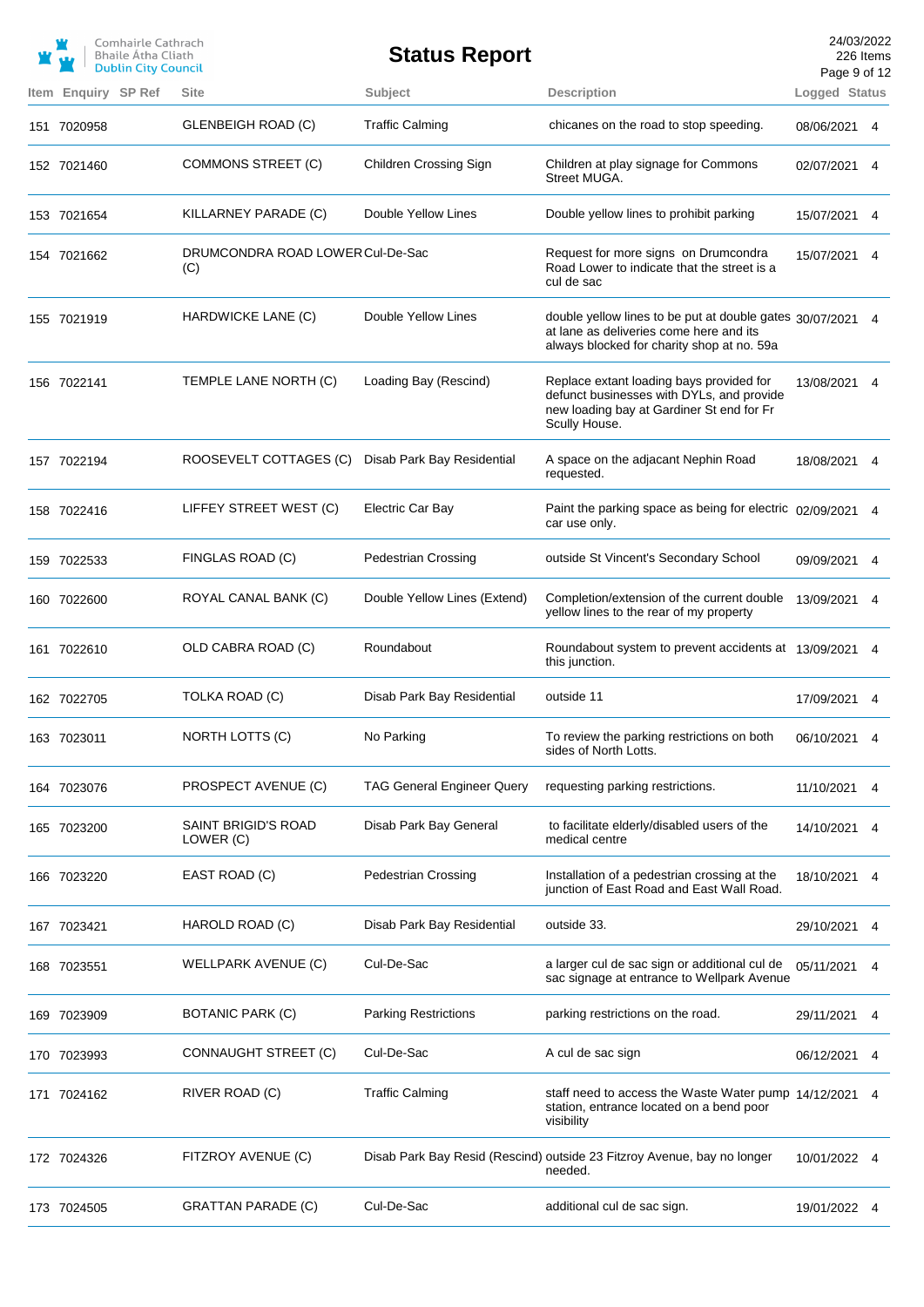|                     | Comhairle Cathrach<br><b>Bhaile Átha Cliath</b><br><b>Dublin City Council</b> |                                                           | <b>Status Report</b>              |                                                                                                                        | 24/03/2022<br>Page 10 of 12 | 226 Items |
|---------------------|-------------------------------------------------------------------------------|-----------------------------------------------------------|-----------------------------------|------------------------------------------------------------------------------------------------------------------------|-----------------------------|-----------|
| Item Enquiry SP Ref |                                                                               | <b>Site</b>                                               | Subject                           | <b>Description</b>                                                                                                     | Logged Status               |           |
| 174 7024555         |                                                                               | ARDPATRICK ROAD (C)                                       | Double Yellow Lines               | DYLs for entrance to access road for<br>Backlands development.                                                         | 21/01/2022 4                |           |
| 175 7024560         |                                                                               | MANOR STREET (C)                                          | Disab Park Bay Residential        | Disabled parking bay for 25 Manor St.                                                                                  | 24/01/2022 4                |           |
| 176 7024592         |                                                                               | FINDLATER STREET (C)                                      | Disab Park Bay Residential        | outside 18.                                                                                                            | 25/01/2022 4                |           |
| 177 7024651         |                                                                               | MARLBOROUGH STREET (C) Disab Park Bay General             |                                   | review current location of Disabled Persons<br>Parking as Sheffield Stands causing issues.                             | 27/01/2022 4                |           |
| 178 7024689         |                                                                               | SAINT MARY'S ROAD NORTH Disab Park Bay Residential<br>(C) |                                   | Disabled parking bay for 4 Saint Mary's<br>Road North, Eastwall.                                                       | 01/02/2022 4                |           |
| 179 7024763         |                                                                               | O'RAHILLY PARADE (C)                                      | Clearway                          | Rescind DYLs and create a STAT for a<br>clearway at all times.                                                         | 03/02/2022 4                |           |
| 180 7024764         |                                                                               | O'RAHILLY PARADE (C)                                      | One-Way System                    | One-way system to ensure access to DCC<br>Cleansing Depot.                                                             | 03/02/2022 4                |           |
| 181 7024876         |                                                                               | <b>BLACKHORSE AVENUE (C)</b>                              | Mini Roundabout                   | Small roundabout to prevent collisions at this 10/02/2022 4<br>congested junction.                                     |                             |           |
| 182 7024902         |                                                                               | LEINSTER STREET EAST (C)                                  | Disab Park Bay Residential        | Disabled parking bay for 1 Leinster Street<br>East.                                                                    | 10/02/2022 4                |           |
| 183 7024904         |                                                                               | SAINT MOBHI ROAD (C)                                      | Yellow Box (Extend)               | Extend yellow box into the outbound vehicle 11/02/2022 4<br>lane at this junction.                                     |                             |           |
| 184 7024915         |                                                                               | NORTH LOTTS (C)                                           | Double Yellow Lines               | to prevent the cars being parked here.                                                                                 | 14/02/2022 4                |           |
| 185 7024924         |                                                                               | HARDWICKE LANE (C)                                        | <b>TAG General Engineer Query</b> | Bollards or other such measure to prevent<br>cars blocking the rere pedestrian fire exit of<br>the mabs offices        | 14/02/2022 4                |           |
| 186 7025054         |                                                                               | CHARLEVILLE MALL (C)                                      | <b>Parking Restrictions</b>       | Removable bollards to prevent vehicles<br>parking on the footpath and blocking access<br>to public mains drainage pit. | 21/02/2022 4                |           |
| 187 7025072         |                                                                               | CLONMORE ROAD (C)                                         | <b>Traffic Calming</b>            | STOP sign, street sign signaling two way<br>traffic, Yellow lines                                                      | 22/02/2022 4                |           |
| 188 7025111         |                                                                               | MOUNT TEMPLE ROAD (C)                                     | Disab Park Bay Residential        | Disable parking bay for 28 Mount Temple<br>Road.                                                                       | 23/02/2022 4                |           |
| 189 7025234         |                                                                               | CHARLEMONT PARADE (C)                                     | Double Yellow Lines               | at jnct Clonmore Road/Charlemont Parade                                                                                | 01/03/2022 4                |           |
| 190 7025365         |                                                                               | CATHERINE'S LANE (C)                                      | <b>Yellow Box</b>                 | Yellow box at end of Laneway would prevent 09/03/2022 4<br>cars blocking the entrance to houses.                       |                             |           |
|                     |                                                                               | 191 90026933 SP_33157 SEVILLE TERRACE (C)                 | P&D/Permit Parking                | on the road.                                                                                                           | 08/08/2016 5                |           |
| 192 7000585         |                                                                               | MILLBOURNE AVENUE (C)                                     | Stop Sign                         | Request for stop sign                                                                                                  | 24/11/2017 5                |           |
| 193 7001639         |                                                                               | PROSPECT AVENUE (C)                                       | P&D/Permit Park (Change<br>Hours) | Change disc parking hours to match<br>surrounding streets (24hours 7 days a<br>week). South of Prospect Way.           | 09/02/2018 5                |           |
| 194 7004466         |                                                                               | MOORE STREET (C)                                          | Clearway                          | Yellow box for section of street.                                                                                      | 23/08/2018 5                |           |
| 195 7004826         |                                                                               | MANOR STREET (C)                                          | <b>Parking Restrictions</b>       | between Arbour Placea and Manor Place,<br>outside Clearway hours parking is<br>obstructive. DYLs or change hours.      | 11/09/2018                  | 5         |
| 196 7005628         |                                                                               | NEPHIN ROAD (C)                                           | No Right Turn                     | Improved signage to prevent motorist turning 24/10/2018 5<br>right from Navan Rd onto Nephin Rd on the<br>city side.   |                             |           |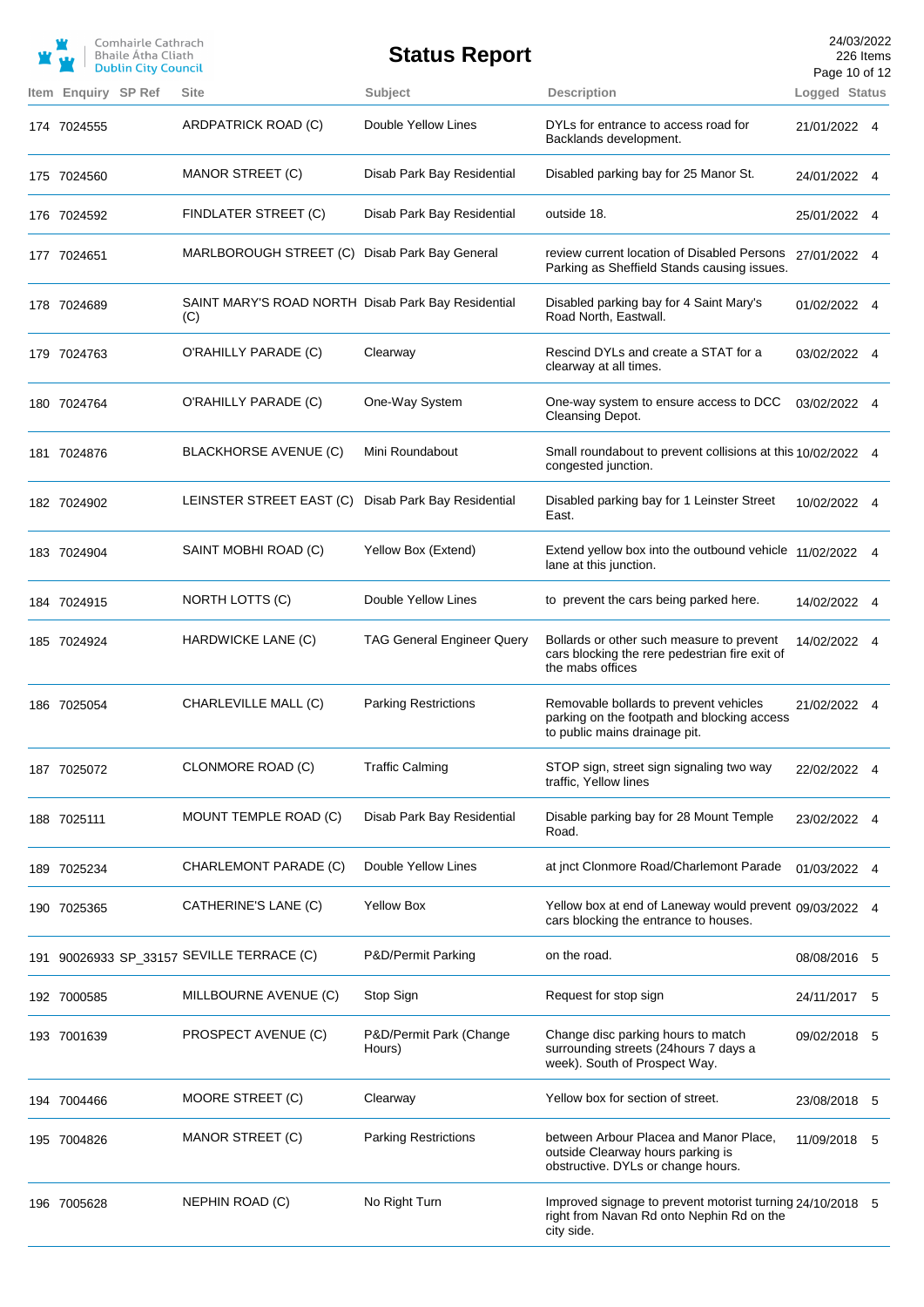|                            | Comhairle Cathrach<br>Bhaile Átha Cliath<br><b>Dublin City Council</b> |                                            | <b>Status Report</b>              |                                                                                                                                                                                                                          | 24/03/2022<br>Page 11 of 12 | 226 Items |
|----------------------------|------------------------------------------------------------------------|--------------------------------------------|-----------------------------------|--------------------------------------------------------------------------------------------------------------------------------------------------------------------------------------------------------------------------|-----------------------------|-----------|
| <b>Item Enguiry SP Ref</b> |                                                                        | <b>Site</b>                                | Subject                           | <b>Description</b>                                                                                                                                                                                                       | Logged Status               |           |
| 197 7005904                |                                                                        | CONNAUGHT STREET (C)                       | P&D/Permit Park (Change<br>Hours) | Change restrictions to Monday-Sunday<br>07:00-00:00,                                                                                                                                                                     | 12/11/2018 5                |           |
| 198 7005951                |                                                                        | FINGAL PLACE (C)                           | Stop Sign                         | on the road.                                                                                                                                                                                                             | 14/11/2018 5                |           |
| 199 7006193                |                                                                        | GLASNEVIN HILL (C)                         | <b>Yield Sign</b>                 | After exit from hospital, just at the island<br>T-junction.                                                                                                                                                              | 23/11/2018 5                |           |
| 200 7006554                |                                                                        | PHIBSBOROUGH AVENUE (C) P&D/Permit Parking |                                   | on the road                                                                                                                                                                                                              | 13/12/2018 5                |           |
| 201 7006837                |                                                                        | BROOMBRIDGE ROAD (C)                       | <b>Traffic Calming</b>            | Traffic calming measures for vehicles<br>crossing the bridge, to increase pedestrian<br>safety.                                                                                                                          | 14/01/2019 5                |           |
| 202 7007550                |                                                                        | NORTH WALL QUAY (C)                        | Clearway                          | Install clearway to prevent parking that is<br>obstructing the cycle track                                                                                                                                               | 21/02/2019 5                |           |
| 203 7009004                |                                                                        | PARK ROAD (C)                              | Stop Sign                         | Stop signage & markings for motorists<br>turning left towards Navan Road.                                                                                                                                                | 13/05/2019 5                |           |
| 204 7009363                |                                                                        | <b>GERALDINE STREET (C)</b>                | P&D/Permit Park (Change<br>Hours) | Extend parking scheme to Saturday &<br>Sunday.                                                                                                                                                                           | 24/05/2019 5                |           |
| 205 7009581                |                                                                        | GARDINER STREET LOWER<br>(C)               | Bus Lane (Change of hours)        | Change hours so that outbound bus lane is<br>operating earlier in the day, in order to<br>prevent parked vehicles from forcing<br>schoolchildren cycling northbound into<br>middle of road.                              | 06/06/2019 5                |           |
| 206 7011117                |                                                                        | BOTANIC ROAD (C)                           | Bus Lane (Change of hours)        | Extend bus lane times to include Sundays,<br>due to delays for inbound buses caused by<br>road closures on Drumcondra Road.                                                                                              | 02/09/2019 5                |           |
| 207 7011128                |                                                                        | CAMPBELLS ROW (C)                          | Clearway                          | to enable emrgency services access to<br>Portland Square.                                                                                                                                                                | 03/09/2019 5                |           |
| 208 7012193                |                                                                        | FAUSSAGH ROAD (C)                          | <b>Yield Sign</b>                 | to relocate (back 1m) the Yield road<br>marking in front of No. 18.                                                                                                                                                      | 01/11/2019 5                |           |
| 209 7013882                |                                                                        | ROYAL CANAL BANK (C)                       | Yellow Box (Rescind)              | Remove the yellow box that assists this<br>illegal turning movement, apart from a<br>narrow strip to allow cyclists to cross the<br>road. Also make the turn ban on the exit<br>from Royal Canal Bank 'except cyclists'. | 18/02/2020 5                |           |
| 210 7018249                |                                                                        | TEMPLE STREET (C)                          | Disab Park Bay General            | Review of disabled parking bays.                                                                                                                                                                                         | 03/12/2020 5                |           |
| 211 7018942                |                                                                        | MARNE VILLAS (C)                           | <b>Parking Restrictions</b>       | on the road,                                                                                                                                                                                                             | 08/02/2021                  | 5         |
| 212 7019386                |                                                                        | MAYOR STREET LOWER (C)                     | <b>TAG General Engineer Query</b> | Allow buses turn right from Mayor Street<br>Lower to New Wapping Street to<br>accommodate bus connects                                                                                                                   | 08/03/2021                  | 5         |
| 213 7019473                |                                                                        | NORTH STRAND ROAD (C)                      | <b>TAG General Engineer Query</b> | W 143 cyclists ahead sign on Adlborough<br>Parade and a stop sign at North Strand<br>Road.                                                                                                                               | 15/03/2021                  | 5         |
| 214 7019904                |                                                                        | CROAGH PATRICK ROAD (C) Yield Sign         |                                   | at the junction with Skreen Road.                                                                                                                                                                                        | 09/04/2021                  | 5         |
| 215 7020059                |                                                                        | RUSSELL AVENUE (C)                         | Double Yellow Lines               | on the road                                                                                                                                                                                                              | 20/04/2021                  | 5         |
| 216 7020185                |                                                                        | FINGLAS ROAD (C)                           | Clearway                          | re-installation of No Parking signage outside 26/04/2021<br>the no 1 and no 2 Finglas Road Dublin 11.                                                                                                                    |                             | 5         |
| 217 7020231                |                                                                        | NORTH WALL QUAY (C)                        | Double Yellow Lines               | DYL's, or other markings or signage, for<br>indented parking bay to preserve access for<br>emergency services.                                                                                                           | 28/04/2021                  | 5         |